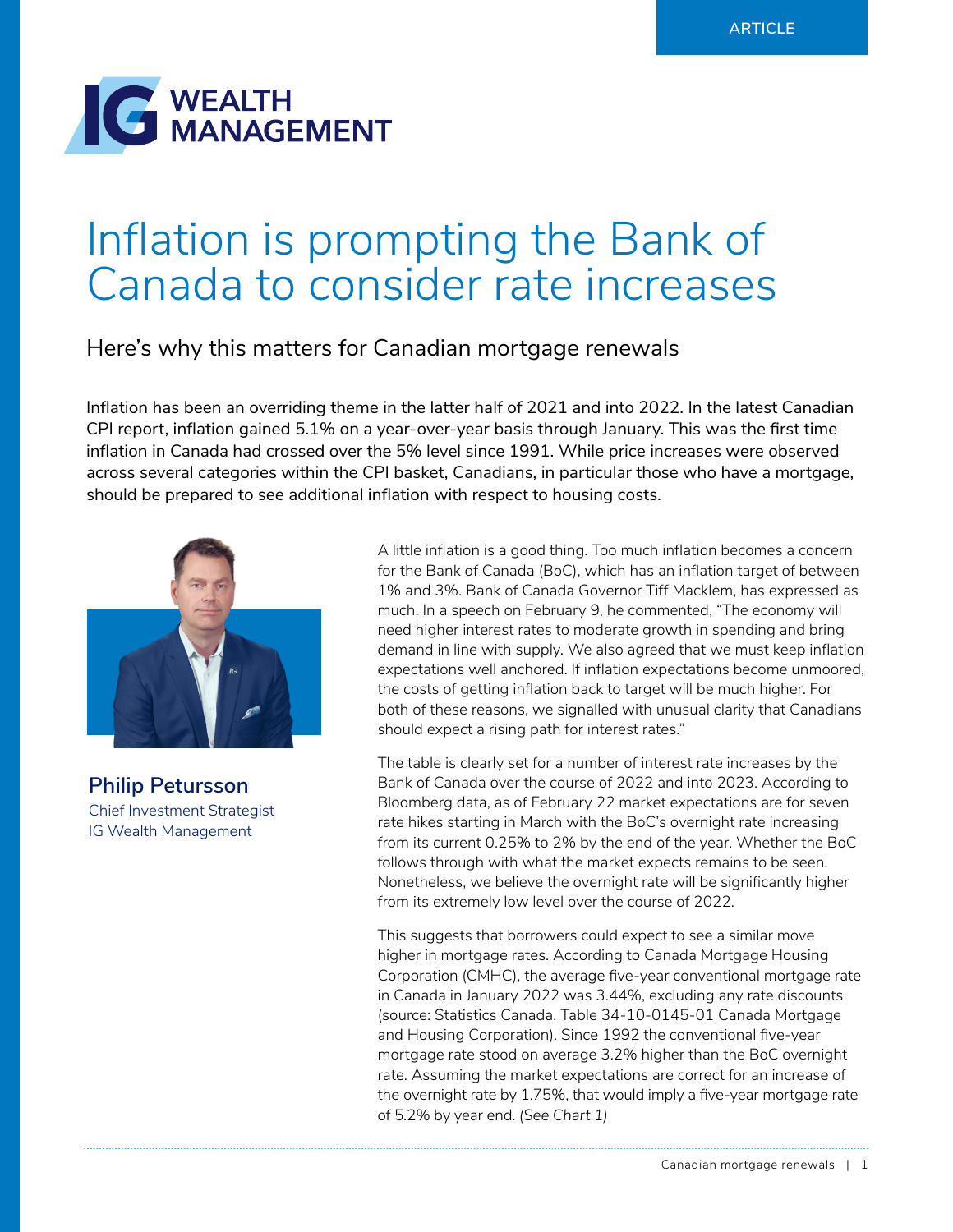CMHC data show that 53% of Canadian homeowners have an existing mortgage and 29.6% of Canadians overall have a mortgage as of the third quarter of 2021. The average new mortgage loan value in the third quarter of 2021 was \$365,000 and the overall average outstanding mortgage balance was \$240,000.

If we assume the average mortgage balance of \$240,000 and calculate a 15-year amortization, the difference between 3.44% and 5.2% is an additional \$38,370 in interest costs over the life of the mortgage. *(See Chart 2)* As of 2019, 74% of mortgages were fixed-rate, with the most popular term being 5-years.

In 2017 the Bank of Canada had started to raise rates following the "insurance cuts" put in place during the oil crash of 2014-16. Yet, different from today's

expectations, the Bank of Canada raised rates twice in 2017 from 0.5% to 1.0%. If we see a normal distribution of mortgage renewals, that would suggest 20% of mortgages are set to renew in 2022; and if market expectations are correct, they are likely to renew at a higher rate than five years ago.

Moreover, 26% of mortgage borrowers are attached to a variable rate. These homeowners are likely to see a continued increase in their interest rate as the Bank of Canada sets along its rate-normalization/inflation fighting path.

While Canadians are spending more at the gas pump and grocery store, they should be prepared for an increase in their mortgage costs too.

#### **Chart 1: Where are mortgage rates headed? Bank of Canada overnight rate vs. conventional mortgage rate 1992-2022 (with forecasts)**



Source: IG Wealth Management, Bloomberg, Statistics Canada. Table 34-10-0145-01 Canada Mortgage and Housing Corporation



#### **Chart 2: The difference in interest rate costs assuming \$240,000 mortgage and 15-year amortization**